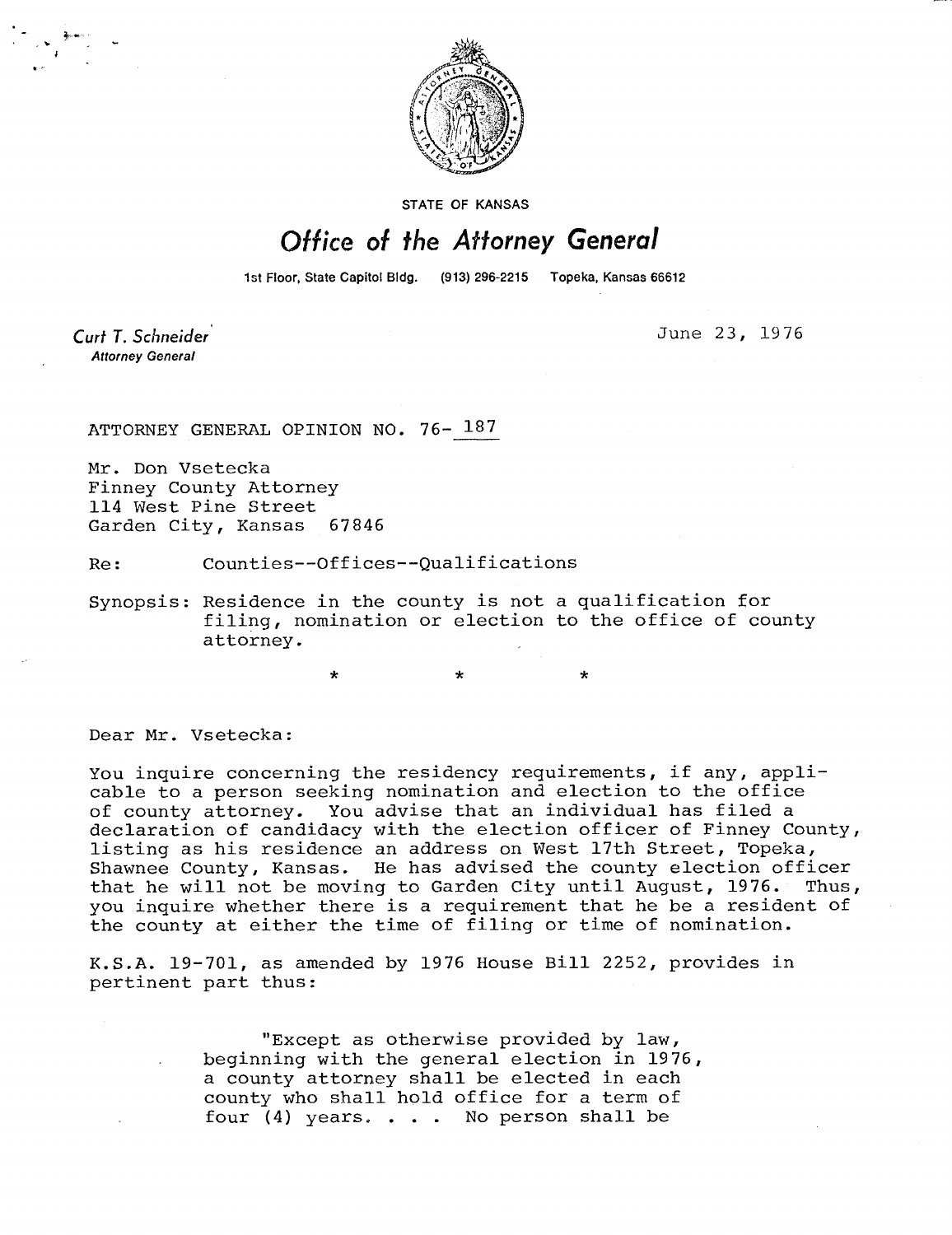Mr. Don Vsetecka Page Two June 23, 1976

> eligible for the nomination or election to the office of county attorney of any county unless such person shall have been regularly admitted to practice law within the state of Kansas, and is at the time of nomination and election a regularly qualified practicting [sic] attorney of this state."

There is thus no express statutory residence requirement, durational or otherwise, applicable to candidates for the office of county attorney, either at the time of filing, nomination or elec-<br>tion. Indeed, there appears to be statutory residence requirement Indeed, there appears to be statutory residence requirement to be satisfied prior to or at the time of qualifying for office after election.

Nor is there any warrant for inferring any residence requirement as a condition of eligibility for nomination or election. At 63 Am.Jur.2d, Public Officers and Employees, § 47, the writer states thus:

> "A candidate for election or appointment to an office of a district or other political subdivision or unit may be required by provision of the constitution, statutes, or ordinances to be a resident or inhabitant thereof. But where residence within the district or political unit is not made a condition of eligibility to holding office therein by express provisions of the law, such residence is generally considered not necessary, even though eligibility to the same office may require a stated period of residence in the state. However, there are some decisions which lend support to the view that even in the absence of an explicit statutory or constitutional provision on the subject, residence within the political unit for which a public officer is elected or appointed is a prerequisite of eligibility." [Footnotes omitted.]

In an annotation at 120 A.L.R. 672, the writer states that the great weight of authority reported at that time, in 1939, supported the view that residence within the district or other political unit for which one was elected or appointed was not a necessary qualification of an officer or candidate, in the absence of an express constitutional or statutory provision requiring such residence or that the candidate